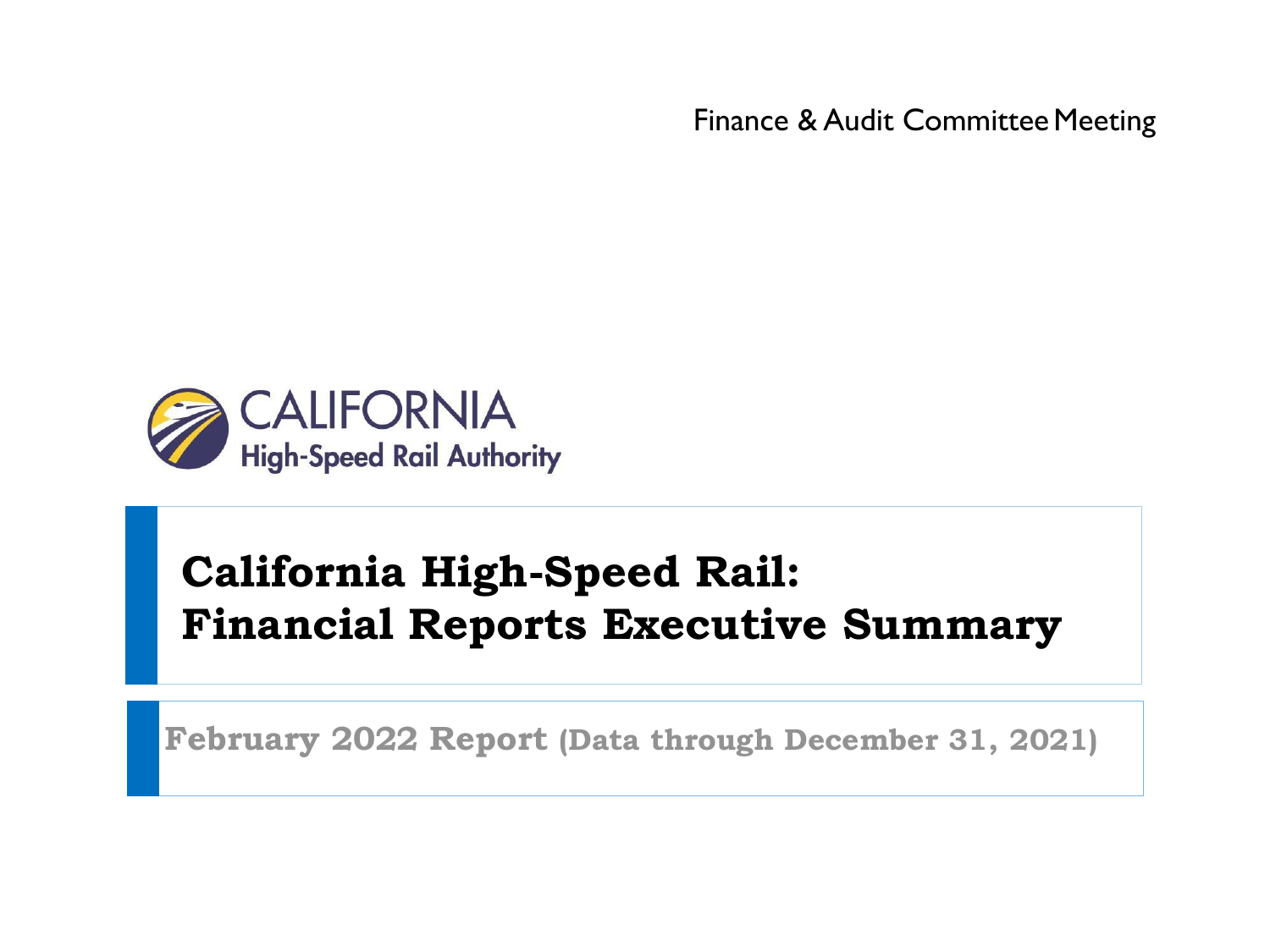| <b>Accounts Payable Aging And Disputes Report</b><br>$($$ in millions) | <b>Prior Year</b><br>Dec-20 Data | <b>Prior Month</b><br>Nov-21 Data | <b>Current Month</b><br>Dec-21 Data |
|------------------------------------------------------------------------|----------------------------------|-----------------------------------|-------------------------------------|
| Total Aged Invoices                                                    | \$0                              | \$0                               | \$0                                 |
| Dispute Summary                                                        | \$76.6                           | \$46.4                            | \$96.6                              |
|                                                                        |                                  |                                   |                                     |
| Number of Invoices Paid                                                | 327                              | 199                               | 232                                 |
| Value of Invoices Paid                                                 | \$111.8                          | \$89.3                            | \$86.9                              |
| Number of In-Process Invoices                                          | 16 I                             | 165                               | 167                                 |
| Value of In-Process Invoices                                           | \$87.4                           | \$63.2                            | \$75                                |
| Total Number of Invoices Paid and In-Process                           | 488                              | 364                               | 399                                 |

• The Authority has not made a penalty payment in over four years (59 months) and did not have any aged invoices in the December 2021 reporting period.

• The Authority currently has a total of \$96.6M in disputed invoices, which represents a \$50.2M increase in total disputes from the prior month. The increase is primarily due to new disputes with Dragados/Flatiron joint Venture.

**Note:** The total number of invoices paid and in-process will fluctuate depending on the progress of the project.

| <b>Cash Management Report</b><br>$$$ in millions) | <b>Prior Year</b><br>Dec-20 Data | <b>Prior Month</b><br>Nov-21 Data | <b>Current Month</b><br>Dec-21 Data |
|---------------------------------------------------|----------------------------------|-----------------------------------|-------------------------------------|
| Prop IA Bond Fund Ending Cash Balance             | \$67.8                           | \$73.2                            | \$52.2                              |
| Cap-and-Trade Ending Cash Balance                 | \$1,844.8                        | \$1,538                           | \$1,717.2                           |
| Rail Property Management Fund Ending Cash Balance | \$10                             | \$11.4                            | \$11.6                              |

- Prop 1A Bond sales are conducted twice per year by the State Treasurer's Office (STO) in the spring and fall.
- Cap-and-Trade auctions occur four times per year (Aug, Nov, Feb, May) and are subject to administrative adjustments by the California Air Resources Board and the Department of Finance (e.g. fire fee, manufacturing tax exemption offsets, and foreign exchange rate adjustments).
- The Rail Property Management Fund receives revenues from leases/rents collected on property acquired but not yet delivered to the Design-Builders for construction. The fund has a \$4M appropriation for the current fiscal year, which will be used for development, improvement and maintenance of the HSR system.
- The Cap-and-Trade cash balance now includes proceeds from the Aug-21 auction (\$252M); however, proceeds from the Nov-21 auction (\$323M) are not yet reflected and will be included once the journal entry has been completed by the State Controller's Office.

**Note:** The next Cap-and-Trade auction is scheduled to occur on February 16, 2022.

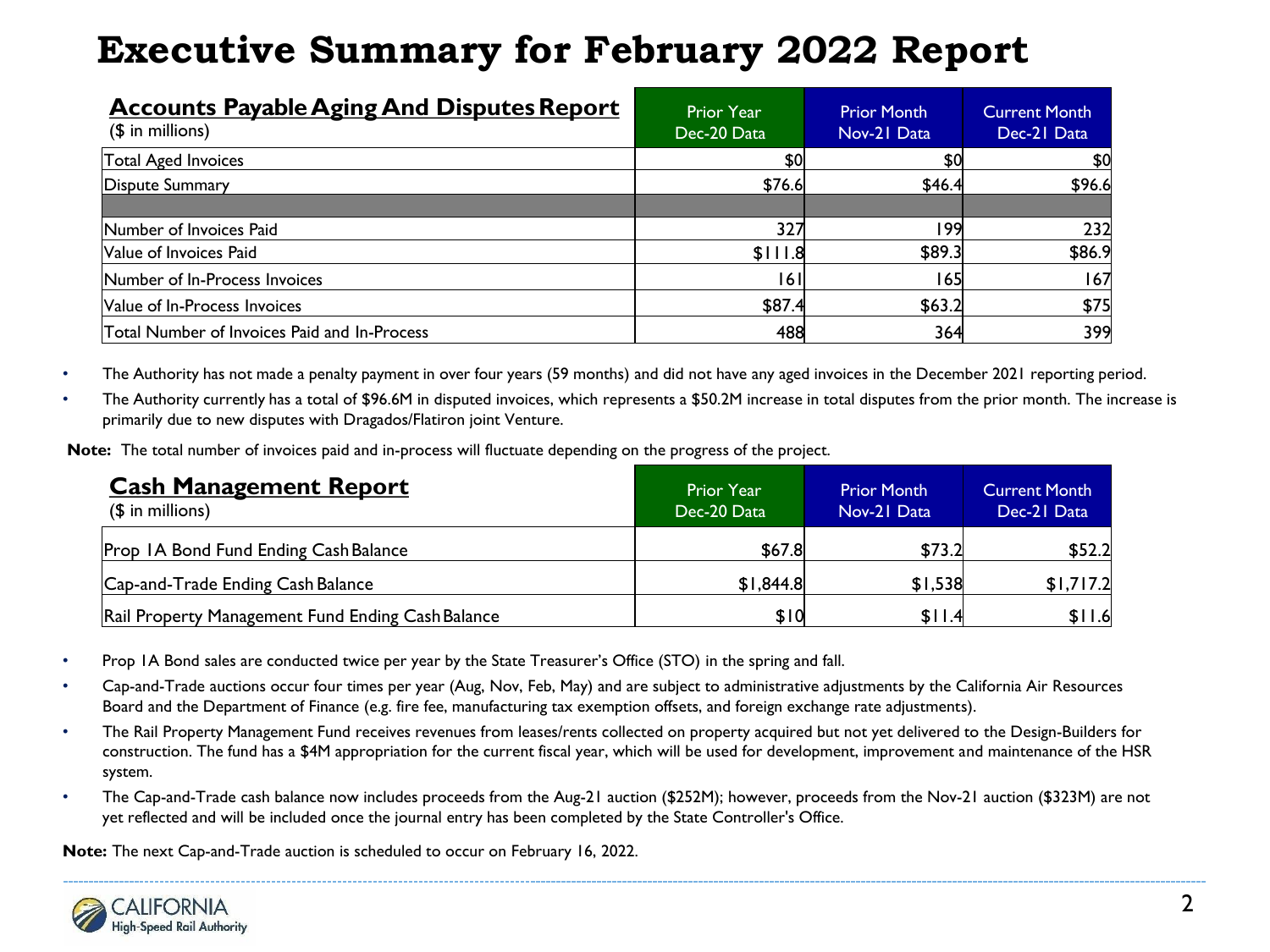| <b>Administrative Budget and Expenditures Report</b><br>$($$ in millions) | <b>Prior Year</b><br>Dec-20 Data | <b>Prior Month</b><br>Nov-21 Data | <b>Current Month</b><br>Dec-21 Data |
|---------------------------------------------------------------------------|----------------------------------|-----------------------------------|-------------------------------------|
| Budget (Fiscal Year)                                                      | \$73.6                           | \$91.1                            | \$91.1                              |
| <b>Monthly Expenditures</b>                                               | \$4.0                            | \$4.6                             | \$5.0                               |
| <b>YTD Expenditures</b>                                                   | \$21.4                           | \$22.2                            | \$27.2                              |
| Percentage of Budget Expended YTD                                         | 29.1%                            | 24.4%                             | 29.9%                               |
| Percentage of Personal Services Budget Expended YTD                       | 31.8%                            | 29.4%                             | 35.5%                               |
| Percentage of Operating Expenses and Equipment Expended YTD               | 19.2%                            | 8.7%                              | 12.0%                               |
| Percentage of Fiscal Year Completed                                       | 50%                              | 41.7%                             | 50%                                 |
|                                                                           |                                  |                                   |                                     |
| <b>Total Authorized Positions</b>                                         | 356                              | 429                               | 429                                 |
| <b>Total Filled Positions</b>                                             | 244                              | 295                               | 292                                 |
| <b>Vacant Positions</b>                                                   | 112                              | 134                               | 137                                 |
| <b>Vacancy Rate</b>                                                       | 31.5%                            | 31.2%                             | 31.9%                               |

- At 50% of the Fiscal Year completed, \$27.2M or 29.9% of the Administrative Budget (\$91.1M) has been spent, resulting in a budget underutilization value of 20.1%. The budget underutilization is due to position vacancies and low OE&E spending.
- As of December 31, 2021, the Authority's vacancy rate is 31.9%, primarily due to the addition of 73 new state positions received in September 2021. The additional positions have been allocated to the following Office's: Program Delivery (39), Information Technology (25), Financial (5), Legal (3), and Administration (1).
- The Authority completed recruitment for 8 vacant positions during the reporting month, the filled positions were reduced by 7 separations from the Authority and 4 vacated positions from internal promotions/transfers, resulting in a net loss of 3 filled positions in the reporting month (from 295 to 292 Total Filled Positions).

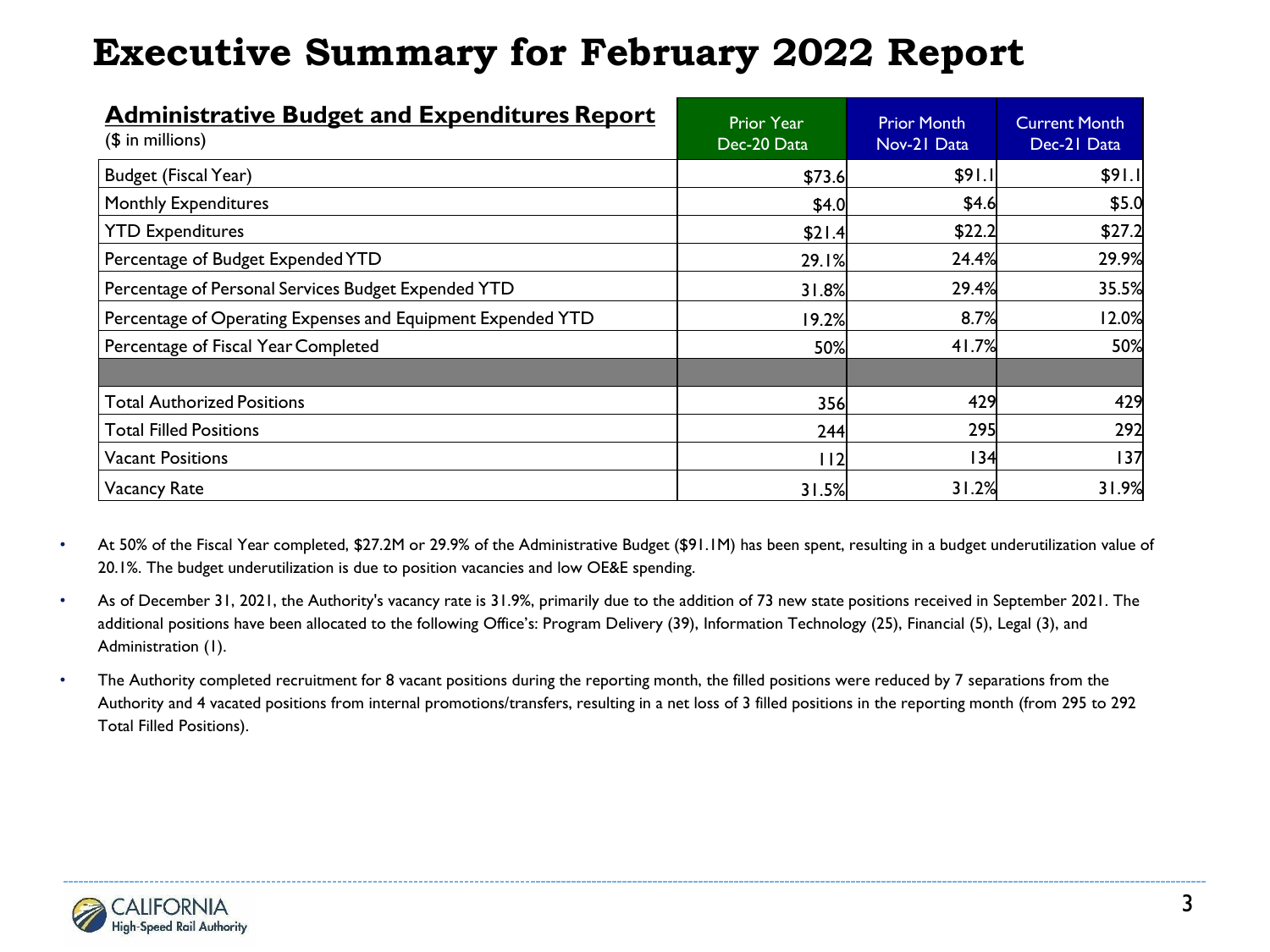### **Form-to-Function Implementation: Consultant Staff and State Staff Comparison**



- **Notes:**
- In July 2020, the Authority received 85 new state positions as part of a cost-saving workload adjustment that will reduce the reliance on contracted resources, while increasing state oversight of critical functions (Form-to-Function). In September 2021, an additional 73 state positions were authorized through SB 170.
- RDP position counts use Full-Time Equivalents (FTE's) and filled positions for historical fiscal years utilize monthly averages from October 2018 through December 2021. For FY2021-22, a 3-month moving average has been utilized to smooth seasonal and/or monthly variations in staffing.
- State Staff positions filled by fiscal year include data from June 2019 (FY18/19), June 2020 (FY19/20), June 2021 (FY20/21), and December 2021 (FY21/22).

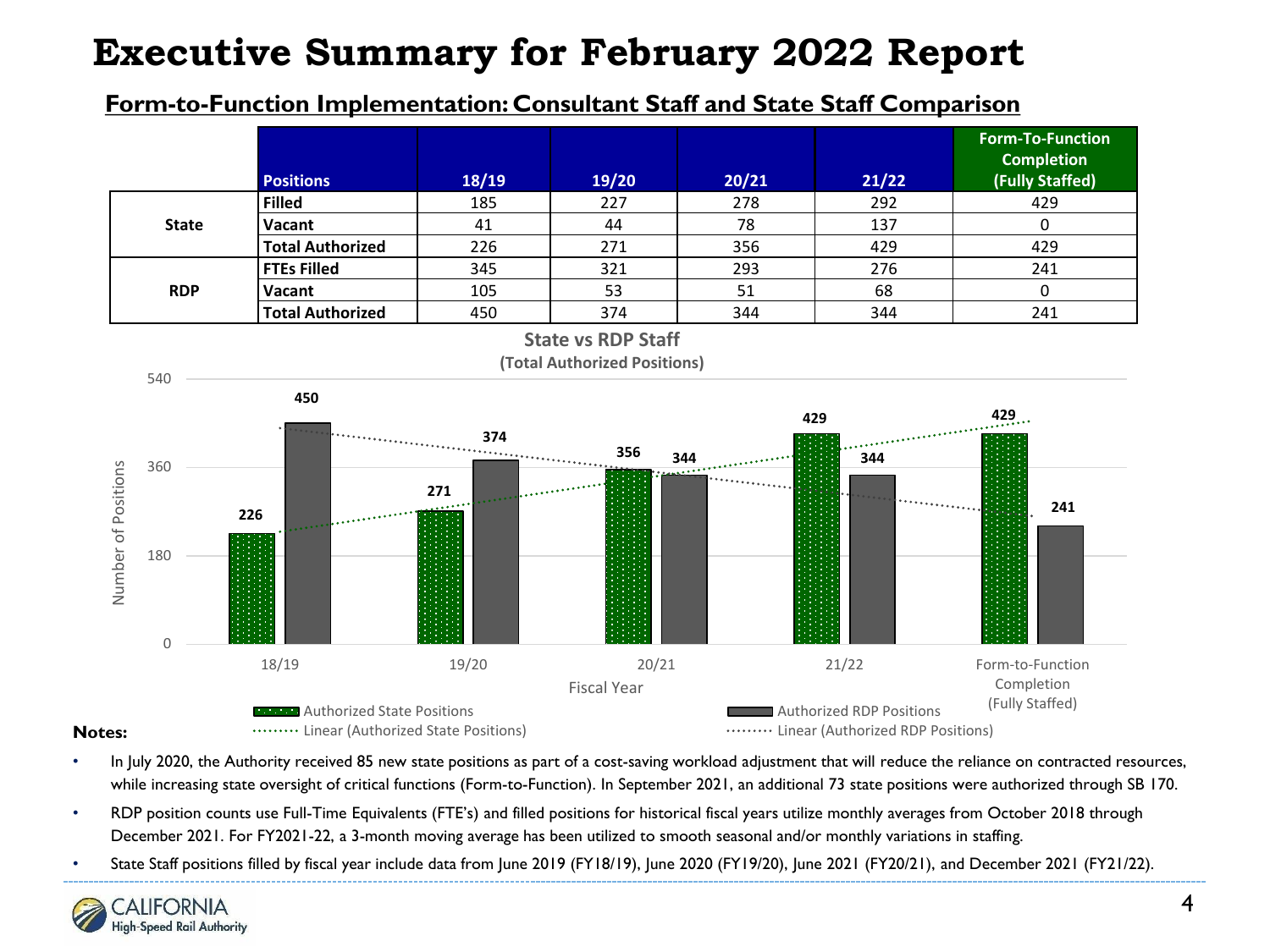| <b>Capital Outlay Budget Summary</b><br>$($$ in millions) | <b>Prior Year</b><br>Dec-20 Data | <b>Prior Month</b><br>Nov-21 Data | <b>Current Month</b><br>Dec-21 Data |
|-----------------------------------------------------------|----------------------------------|-----------------------------------|-------------------------------------|
| Budget (Fiscal Year)                                      | \$2,903.3                        | \$2,312.6                         | \$2,312.6                           |
| Monthly Expenditures                                      | \$80.7                           | \$80.7                            | \$90.1                              |
| <b>YTD Expenditures</b>                                   | \$656                            | \$434.8                           | \$524.9                             |
| Percentage of Budget Expended Year to Date                | 22.6%                            | 18.8%                             | 22.7%                               |
| Percentage of Fiscal Year Completed                       | 50%                              | 41.7%                             | 50%                                 |

• At 50% of the fiscal year completed, YTD Capital Outlay expenditures are \$524.9M or 22.7% of the fiscal year budget. The underutilization of budget is detailed in the table below.

• Construction Package Monthly Expenditures totaled **\$69.5M**, which includes: CP1 - \$18.1M, CP2-3 - \$28.4M, and CP4 - \$23.1M.

• Design-Build (DB) Monthly Expenditures totaled **\$44.6M**, which includes: CP1 - \$12.5M, CP2-3 - \$12M, and CP4 - \$20.1M.

• As of December 31, 2021, the percentage of DB contract dollars expended to date for each Construction Package are as follows: CP1: 67.6%, CP2-3: 66.8%, and CP4: 78.9%.

#### **Capital Outlay Expenditure Breakout**

|                                            | <b>FY</b>     | <b>FY</b>  | <b>Monthly</b>      | <b>YTD</b>          | % Spent  | % Spent    |
|--------------------------------------------|---------------|------------|---------------------|---------------------|----------|------------|
| Expenditure Category (\$ in millions)      | <b>Budget</b> | Forecast   | <b>Expenditures</b> | <b>Expenditures</b> | (Budget) | (Forecast) |
| Percentage of Fiscal Year Complete: 50%    |               |            |                     |                     |          |            |
| <b>Construction</b>                        | \$2,083.9     | \$1,442.3  | \$76.1              | \$443.6             | 21%      | 31%        |
| Design Build with TIA Payment*             | 898.0         | \$588.2    | \$44.6              | \$279.6             | 31%      | 48%        |
| Design Build Contracts w/o TIA Payment*    | ( \$898.0)    | ( \$588.2) | ( \$44.6)           | (\$279.6)           | 31%      | 48%        |
| Time Impact Analysis (TIA) Payments**      | n/a           | n/a        | n/a                 | (50.0)              | 0%       | 0%         |
| Right-of-Way / Third Party                 | \$373.3       | \$306.2    | \$17.8              | \$60.0              | 16%      | 20%        |
| PCM / RDP / ETO / Legal                    | \$196.4       | \$201.1    | \$12.0              | \$97.0              | 49%      | 48%        |
| Environmental Mitigation / Resource Agency | \$64.7        | \$42.0     | \$1.6               | \$7.1               | 11%      | 17%        |
| Other Construction (SR 99, Stations, etc.) | \$87.7        | \$28.3     | \$0.0               | \$0.0               | 0%       | 0%         |
| Fiscal-Year EAC and Project Contingency    | \$463.8       | \$276.6    | n/a                 | nla                 | n/a      | n/a        |
| Fiscal-Year Contingency - Transferred Out* | ( \$84.1)     | n/a        | n/a                 | nla                 | (18%)    | n/a        |
| <b>Project Development</b>                 | \$144.7       | \$131.1    | \$2.3               | \$17.1              | 12%      | 13%        |
| <b>Bookend Projects (Local Assistance)</b> | \$84.0        | \$130.1    | \$11.8              | \$64.2              | 76%      | 49%        |
| <b>TOTAL</b>                               | \$2,312.6     | \$1,703.4  | \$90.1              | \$524.9             | 23%      | 31%        |

\*Numbers in parenthesis are non-adds but included to provide additional detail. FY Project Contingency starting budget was \$544.4M.

\*\*Time Impact Analysis (TIA) payment.



**Note:** The Capital Outlay detail report includes a new Total Expenditure Authorization in the amount of \$17.937B for ongoing Central Valley construction and project development. The Board approved the update in the December 2021 Board Meeting.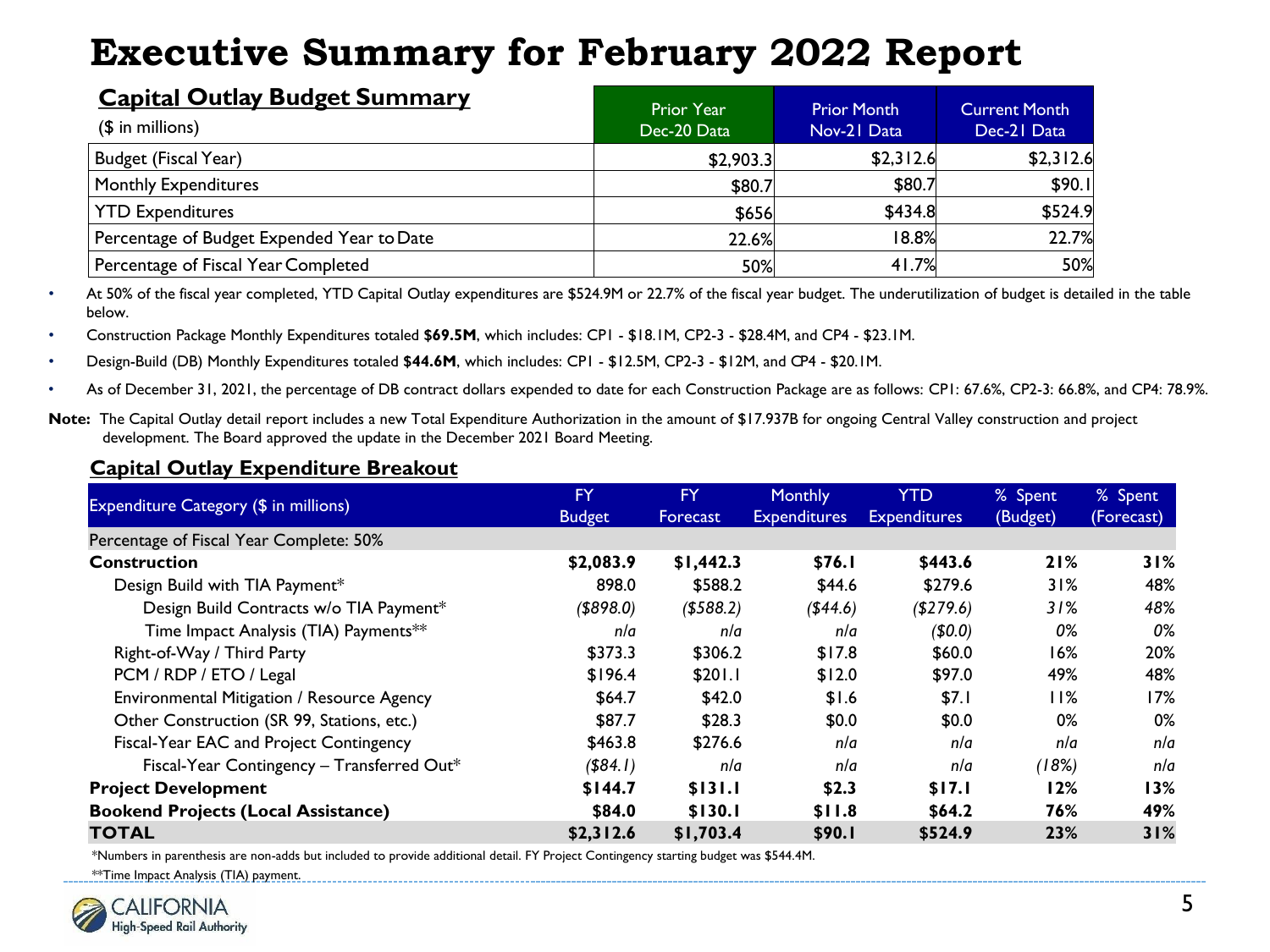### **Total Project Expenditures**

| <b>Program Category</b>               | <b>Expenditures to Date</b><br>(\$ in millions) | Percentage of<br><b>Total Expenditures</b> |
|---------------------------------------|-------------------------------------------------|--------------------------------------------|
| <b>Construction</b>                   | \$6,877.0                                       | 76%                                        |
| Project Development                   | \$1,320.8                                       | 15%                                        |
| Local Assistance                      | \$523.3                                         | 5%                                         |
| Support Funding – Project Development | \$97.5                                          | 1%                                         |
| Support Funding – Construction        | \$95.2                                          | 1%                                         |
| Administration                        | \$155.3                                         | 2%                                         |
| <b>Total</b>                          | \$9,068.9                                       | 100%                                       |

### **State Match to ARRA and State Match Liability**

| <b>Fund Type</b><br>(\$ in millions) | <b>Total</b><br><b>Match</b> | <b>FRA</b><br><b>Approved</b><br><b>Match to</b><br><b>Date</b> | <b>Pending</b><br><b>FRA</b><br><b>Approval</b> | <b>Total</b><br><b>Approved and</b><br><b>Submitted to</b><br><b>FRA</b> | <b>Remaining</b><br><b>Match</b> | Percentage<br><b>Approved and</b><br><b>Submitted</b><br><b>Match to Date</b> |
|--------------------------------------|------------------------------|-----------------------------------------------------------------|-------------------------------------------------|--------------------------------------------------------------------------|----------------------------------|-------------------------------------------------------------------------------|
| <b>State Funds</b>                   | (A)                          | (B)                                                             | (C)                                             | $(D) = (B + C)$                                                          | $(A - D)$                        | (D / A)                                                                       |
| <b>State Match to ARRA</b>           | \$2,499.0                    | \$2,482.8                                                       | \$40.9                                          | \$2,523.7                                                                | \$0.0                            | 101%                                                                          |

• The Authority has submitted the final invoices to complete the State Match to ARRA requirement.

• The State Match to ARRA and State Match Liability table above reflects FRA Approved Match to Date in the amount of \$2,482.8M, which represents 99.4% of the Total Match obligation. The Authority has \$40.9M Pending FRA Approval, bringing the Total Approved and Submitted to FRA to \$2,523.7M (101%) as of December 31, 2021.

**Note:** On January 5, 2022, the Authority received notification from the Federal Railroad Administration (FRA) that it has fully met its state funding match requirements for federal dollars one year ahead of schedule.

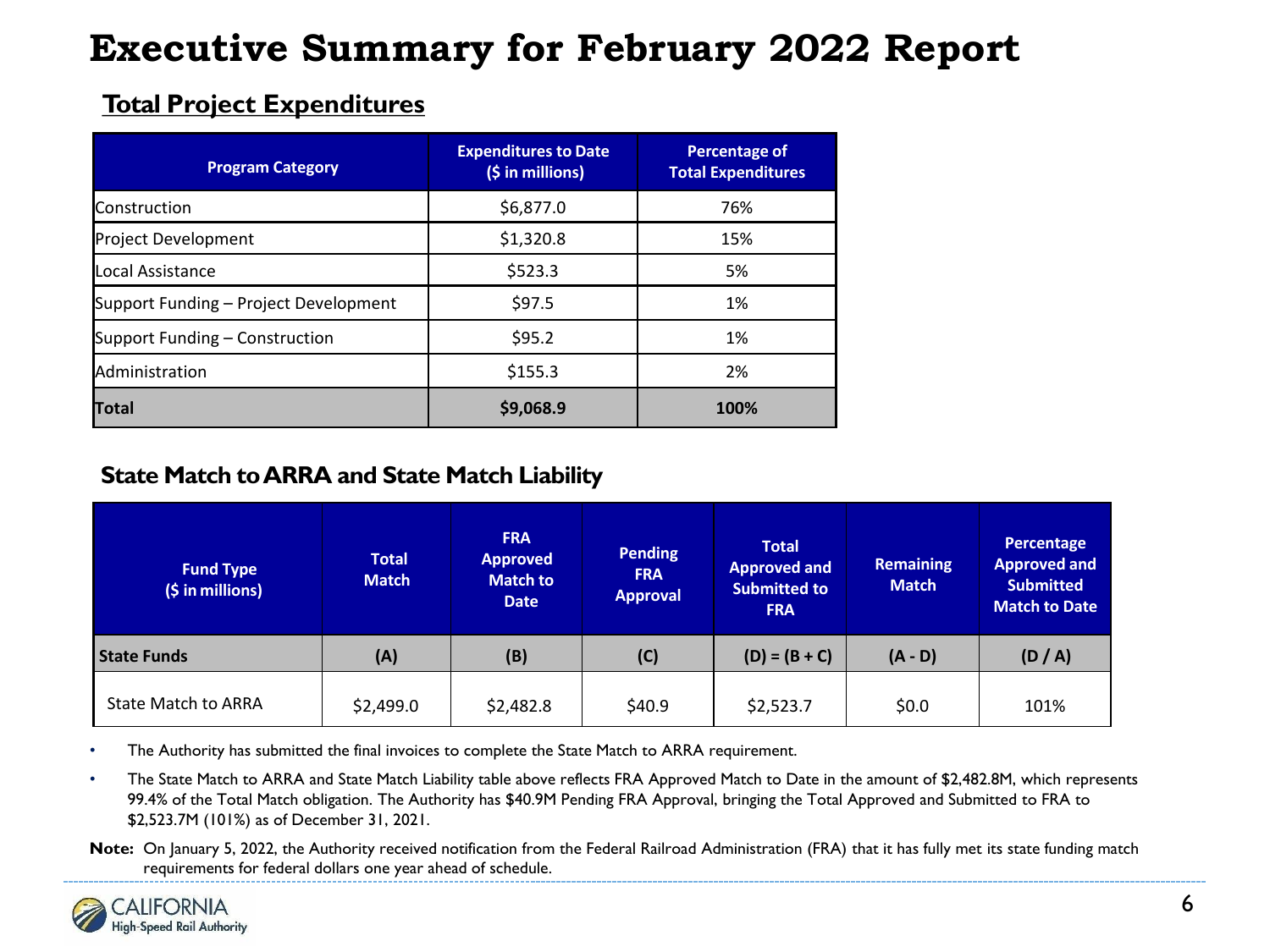| <b>Contracts and Expenditures Report</b><br>$($$ in millions) | <b>Prior Year</b><br>Dec-20 Data | <b>Prior Month</b><br>Nov-21 Data | Current Month<br>Dec-21 Data |
|---------------------------------------------------------------|----------------------------------|-----------------------------------|------------------------------|
| Number of Contracts                                           | 206                              | 206                               | 205                          |
| <b>Total Value of Contracts</b>                               | \$8,368.8                        | \$8,614.6                         | \$8,591.8                    |
| Number of Purchase Orders                                     | 45                               | 49                                | 55                           |
| Total Value of Purchase Orders                                | \$1.3                            | \$2.5                             | \$2.4                        |
| Total Value Contracts and Purchase Orders                     | \$8,370.1                        | \$8,617.1                         | \$8,594.2                    |
| <b>Small Business Utilization Rate</b>                        | 21.1%                            | 23.4%                             | 23.5%                        |

- Contracts are predominately issued for a variety of services, such as design-build and environmental work, while purchase orders are generally used to acquire goods (i.e. office supplies).
- As of December 31, 2021, the Authority had 205 active contracts and 55 active purchase orders (PO's) with a total value of \$8.6B.
- Month-over-Month the value of contracts decreased \$22.8M, primarily due to executed change orders for CP design-build contracts (\$54.9M), seven executed amendments (\$11.8M) and the removal of four expired contracts (\$89.5M).
- The Feb-22 report (Dec-21 data) reflects a Small Business Utilization Rate (SBU) of 23.5%. The current rate represents a 7.3% increase from the inception of SBU reporting in Feb-15 of 16.2%.
- The Authority anticipates SBU to increase as construction activity ramps up moving closer to the SBU goal of 30%, per the Small and Disadvantaged Business Enterprise Policy approved in Aug-12.
- As of November 30, 2021, there are **653** small businesses actively working on the high-speed rail project, including **213** DBE's and **76** Certified DVBE's.